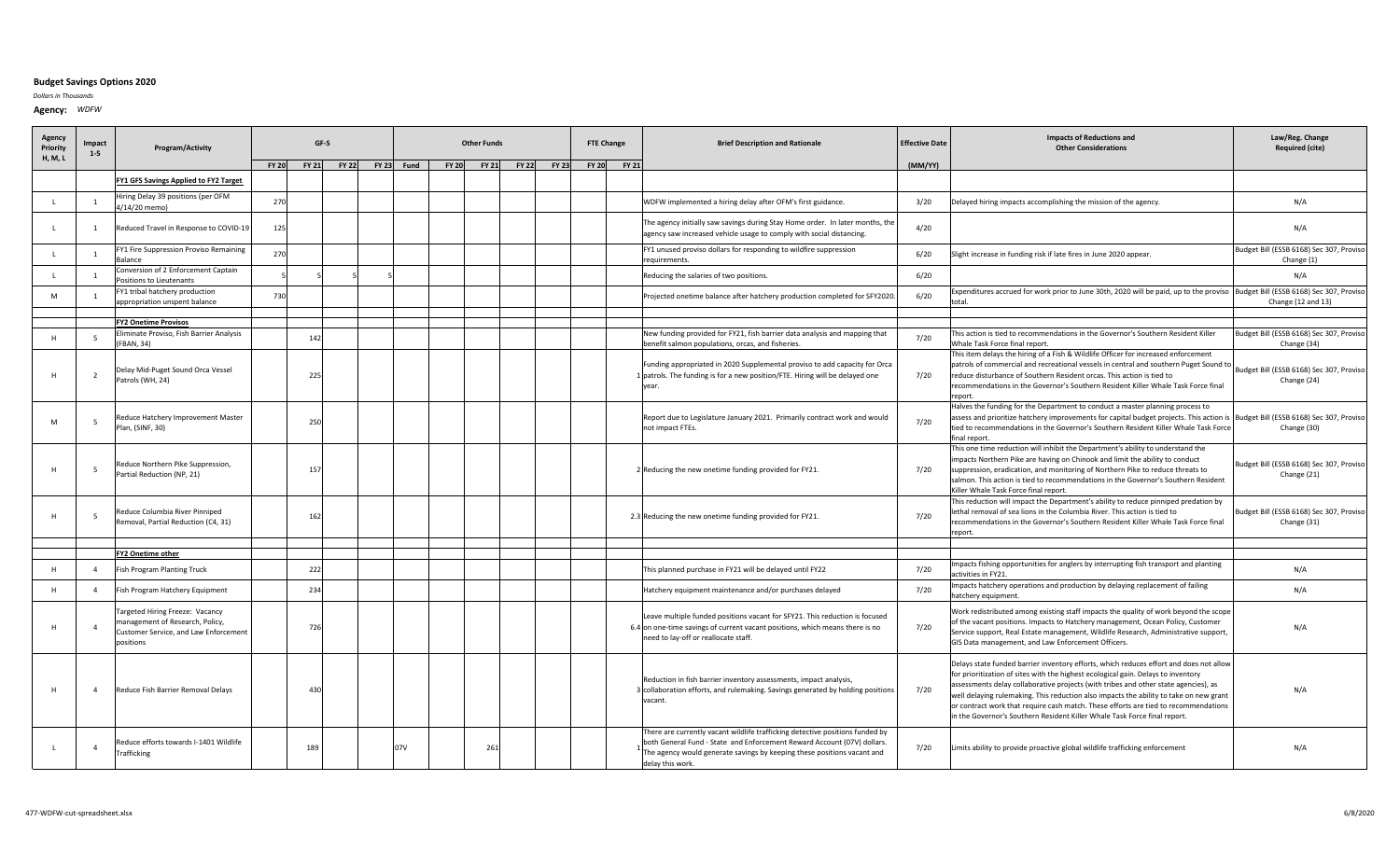| M | -5                      | Reduce employee support                                                                 | 1,004 |     |         |     |     | Reductions to identified areas that support state employees: training, travel,<br>and equipment, consistent with OFM guidance.                                                                                                                                                                                                                                                                                                                                                                                                                                                                                                                                                         | 7/20 | Reductions negatively impact staff efficiency, development, and safety.                                                                                                                                                                                                                                                                                                                    | N/A                                                     |
|---|-------------------------|-----------------------------------------------------------------------------------------|-------|-----|---------|-----|-----|----------------------------------------------------------------------------------------------------------------------------------------------------------------------------------------------------------------------------------------------------------------------------------------------------------------------------------------------------------------------------------------------------------------------------------------------------------------------------------------------------------------------------------------------------------------------------------------------------------------------------------------------------------------------------------------|------|--------------------------------------------------------------------------------------------------------------------------------------------------------------------------------------------------------------------------------------------------------------------------------------------------------------------------------------------------------------------------------------------|---------------------------------------------------------|
| M | $\overline{\mathbf{3}}$ | Eliminate Clam and Oyster Seed<br>Purchase FY21                                         | 114   |     |         |     |     | This one time reduction will cut 100% of the FY21 clam & oyster seed<br>purchase in FY21.                                                                                                                                                                                                                                                                                                                                                                                                                                                                                                                                                                                              | 7/20 | Recreational seasons for high demand beaches could either be shortened or<br>eliminated. License sales may be impacted.                                                                                                                                                                                                                                                                    | N/A                                                     |
|   | 5                       | educe Lake Rehabilitation to Prepare<br>for Trout Plantings (Rotenone Purchase)         | 152   |     |         |     |     | One time reduction of rotenone purchase in FY21                                                                                                                                                                                                                                                                                                                                                                                                                                                                                                                                                                                                                                        | 7/20 | Inhibits our ability to reduce unwanted fish and to maintain premier trout fisheries on<br>the east side of the state.                                                                                                                                                                                                                                                                     | <b>NA</b>                                               |
| M | $\overline{\mathbf{3}}$ | <b>Elk Winter Feeding</b>                                                               | 117   |     |         |     |     | Reduce hay purchase for elk and to maintain elk on higher elevation lands to<br>avoid causing agricultural damage.                                                                                                                                                                                                                                                                                                                                                                                                                                                                                                                                                                     | 7/20 | Potential negative impact to elk populations due to reduced winter feeding. Elk may<br>be motivated to push through fencing into agricultural areas that are currently<br>protected. Reduced hay purchases may require hay donations if there is a hard                                                                                                                                    | N/A                                                     |
| M | 5                       | Delay Replacement of Aquatic Protection<br>Permitting System                            | 129   |     |         |     |     | Delay the replacement of the current system used to issue Hydraulic Project<br>Approvals.                                                                                                                                                                                                                                                                                                                                                                                                                                                                                                                                                                                              | 7/20 | Possible delays in HPA processing, inability to maintain compliance monitoring<br>information, continued ineffective data retrieval for all HPAs, delay/loss of<br>opportunity to improve user interface, with potential increased expenditures towards<br>gaining insight from HPA data.                                                                                                  | N/A                                                     |
| H | $\overline{4}$          | HPA Support for SRKW Chinook<br>Abundance                                               | 47    |     |         |     |     | Rulemaking and outreach for HB 1579 HPA Civil Authorities                                                                                                                                                                                                                                                                                                                                                                                                                                                                                                                                                                                                                              | 7/20 | Reduces ability to create guidance and training materials to comply with new rules.<br>May impact effectiveness of staff in implementing new rules.                                                                                                                                                                                                                                        | Budget Bill (ESSB 6168) Sec 307, Proviso<br>Change (20) |
|   | 1                       | Converting Recreational Licenses from<br>Hard Document to Digital or Print from<br>Home | (200) |     | 104-WTF | 34' | 345 | This would require an investment of \$200k general fund - state dollars<br>towards Licensing System. Ultimately, the agency will recover savings from<br>moving to automated and electronic solutions and reduce paper and mailing<br>costs.                                                                                                                                                                                                                                                                                                                                                                                                                                           | 7/20 | WDFW needs funding to invest in the automation initially to be able to recover these<br>savings in the long term. Savings will occur in 104-WTF and will need a mechanism to<br>provide these savings in General Fund State.<br>Fishing license/permit fees must remain in the State Wildlife Account or state will lose<br>federal grant funds (e.g., Dingell-Johnson) (ref. 50CFR 80.10) | N/A                                                     |
|   |                         | <b>Fund Balance Shifts</b>                                                              |       |     |         |     |     |                                                                                                                                                                                                                                                                                                                                                                                                                                                                                                                                                                                                                                                                                        |      |                                                                                                                                                                                                                                                                                                                                                                                            |                                                         |
| M | $\overline{4}$          | Diminished Future Capacity Supporting<br><b>Bighorn Sheep</b>                           | 227   |     | 104-AR5 |     |     | Projected Fund Balance Use of 104-AR5, Sheep Management:<br>Considerations when using these fund balances: 1) Fund balance for<br>accounts have accumulated one-time capacity due to reactive authority<br>adjustments for increased revenue. 2) Fund balance was required to be<br>retained to prevent Fund 104 from going negative during structural deficit. 3)<br>Due to the restricted nature of these accounts, regulation adjustments are<br>required in order to make them flexible enough to offset activities attributed<br>to General Fund. 4) Due to Pittman Robertson and Dingell Johnson grant<br>requirements, revenue transfer of these funds is not possible          | 7/20 | The reduction will affect future work to manage bighorn sheep, including managing<br>ongoing and newly developing disease issues (e.g., pneumonia) that have devastated<br>sheep populations in the past. Hunting license/permit fees must remain in the State<br>Wildlife Account or risk losing federal grant funds (e.g., Pittman Robertson) (ref.<br>50CFR 80.10)                      | RCW 77.32.530 (5), WAC 220-412-040 &<br>060             |
|   | $\overline{4}$          | Diminished Future Capacity Supporting<br>Wildlife Rehabilitation                        | 383   | 14A |         |     |     | Increase 14A Expenditure onetime, and remove statutory restrictions to allow<br>general fund - state work to be moved onto these dollars. This revenue has<br>built up through time, exceeding our current authority to spend. One-time<br>reduction will preclude planned future work from occurring.                                                                                                                                                                                                                                                                                                                                                                                 | 7/20 | This will result in a lost opportunity to expand wildlife rehabilitation capacity<br>throughout the state, particularly in eastern Washington. Estimated revenue is in line<br>with current expenditures. This reduction would not impact current work including<br>direct support grant opportunities for wildlife rehabilitators.                                                        | RCW 77.12.467: 77.12.471                                |
| M | $\overline{4}$          | Diminished Future Capacity in Wildlife<br>Areas in Yakima County                        | 200   | 110 |         |     |     | Increase 110 expenditure authority onetime, and remove statutory<br>restrictions to allow general fund - state work to be moved temporarily onto<br>these dollars. Use fund balance in this account for one-time reduction that<br>will preclude future work from occurring.                                                                                                                                                                                                                                                                                                                                                                                                           | 7/20 | Sunnyside WLA may experience limitations of eligible type of work as restricted to<br>available type of fund source. On-the-ground impacts could effect the ecological<br>condition and quality of recreation opportunities on our lands.                                                                                                                                                  | RCW 77.12.323                                           |
| M | $\overline{4}$          | Diminished Future Capacity Supporting<br>Puget Sound Crab Monitoring and<br>Enforcement | 945   |     | 104-PSC |     |     | Projected Fund Balance Use of 104-PSC, Puget Sound Crab:<br>Considerations when using these fund balances: 1) Fund balance for<br>accounts have accumulated one-time capacity due to reactive authority<br>adjustments for increased revenue. 2) Fund balance was required to be<br>retained to prevent Fund 104 from going negative during structural deficit. 3)<br>Due to the restricted nature of these accounts, regulation adjustments are<br>required in order to make them flexible enough to offset activities attributed<br>to General Fund. 4) Due to Pittman Robertson and Dingell Johnson grant<br>requirements, revenue transfer of these funds is not possible          | 7/20 | This reduction will affect future work to educate, sample, monitor, and manage catch<br>associated with the Dungeness crab recreational fisheries.<br>Fishing license/permit fees must remain in the State Wildlife Account or state will lose<br>federal grant funds (e.g., Dingell-Johnson) (ref. 50CFR 80.10)                                                                           | RCW 77.32.430                                           |
| M | $\overline{4}$          | Diminished Future Capacity Supporting<br>Derelict Gear Removal from Puget Sound         | 530   |     | 104-PSD |     |     | Projected Fund Balance Use of 104-PSD, Puget Sound Derelict Gear:<br>Considerations when using these fund balances: 1) Fund balance for<br>accounts have accumulated one-time capacity due to reactive authority<br>adjustments for increased revenue. 2) Fund balance was required to be<br>retained to prevent Fund 104 from going negative during structural deficit. 3)<br>Due to the restricted nature of these accounts, regulation adjustments are<br>required in order to make them flexible enough to offset activities attributed<br>to General Fund. 4) Due to Pittman Robertson and Dingell Johnson grant<br>requirements, revenue transfer of these funds is not possible | 7/20 | This reduction will affect future work to remove and dispose of derelict shellfish gear.<br>Fishing license/permit fees must remain in the State Wildlife Account or state will lose<br>federal grant funds (e.g., Dingell-Johnson) (ref. 50CFR 80.10)                                                                                                                                     | RCW 77.32.430                                           |